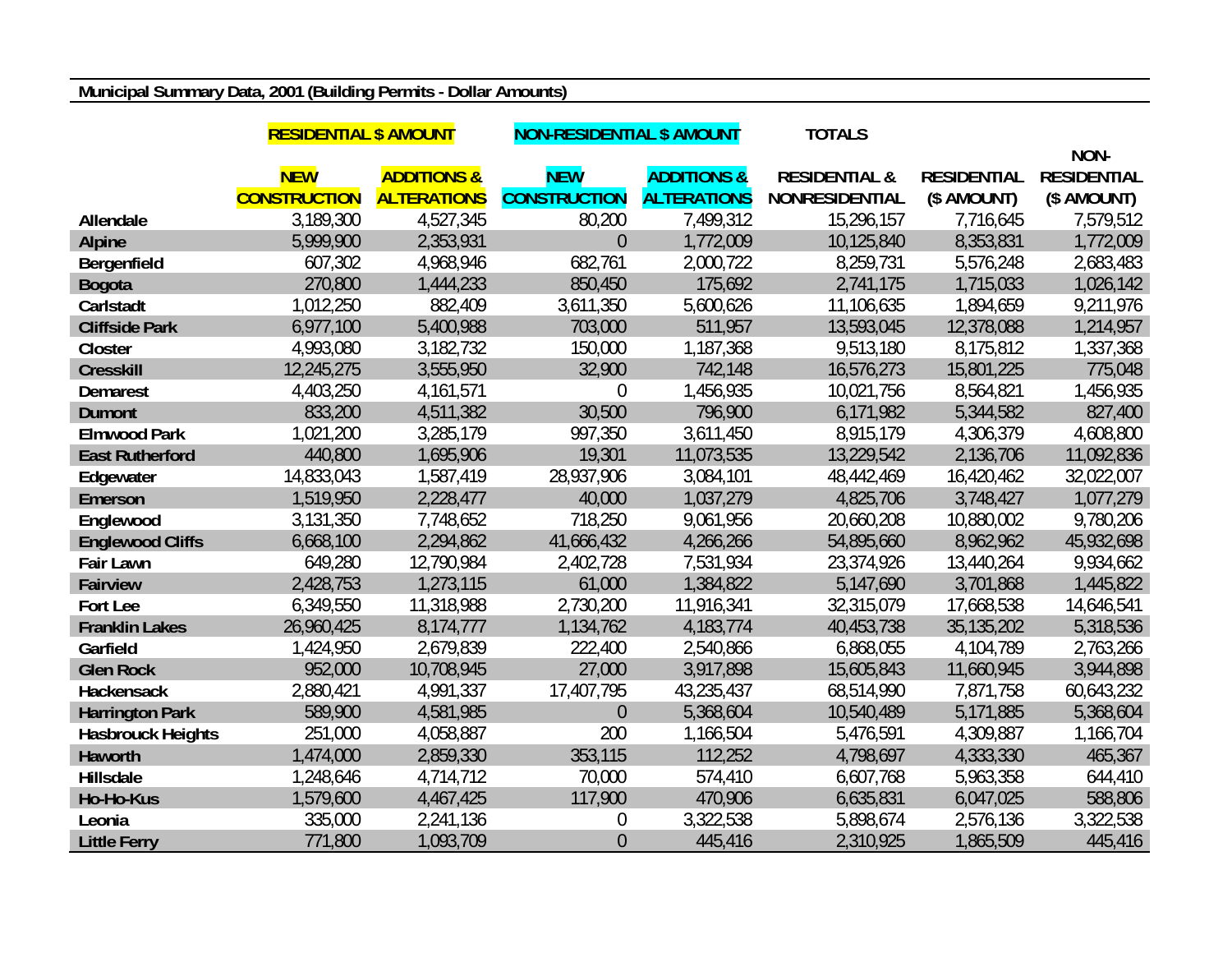| Lodi                      | 3,009,884      | 1,640,752  | 296,900          | 203,500    | 5,151,036  | 4,650,636  | 500,400    |
|---------------------------|----------------|------------|------------------|------------|------------|------------|------------|
| Lyndhurst                 | 2,556,051      | 6,183,136  | 974,801          | 7,442,074  | 17,156,062 | 8,739,187  | 8,416,875  |
| Mahwah                    | 16,244,505     | 9,549,394  | 16,891,735       | 7,317,618  | 50,003,252 | 25,793,899 | 24,209,353 |
| Maywood                   | 1,660,600      | 4,169,654  | 4,900,606        | 1,433,470  | 12,164,330 | 5,830,254  | 6,334,076  |
| <b>Midland Park</b>       | 2,383,000      | 3,574,539  | 534,000          | 1,518,671  | 8,010,210  | 5,957,539  | 2,052,671  |
| Montvale                  | 6,150,700      | 3,379,661  | $\theta$         | 5,328,840  | 14,859,201 | 9,530,361  | 5,328,840  |
| Moonachie                 | 837,000        | 822,793    | $\overline{0}$   | 4,577,505  | 6,237,298  | 1,659,793  | 4,577,505  |
| <b>New Milford</b>        | 484,510        | 4,286,119  | 347,600          | 2,975,228  | 8,093,457  | 4,770,629  | 3,322,828  |
| North Arlington           | 538,950        | 1,913,292  | 349,500          | 902,758    | 3,704,500  | 2,452,242  | 1,252,258  |
| Northvale                 | 2,482,011      | 1,595,290  | $\overline{0}$   | 2,293,368  | 6,370,669  | 4,077,301  | 2,293,368  |
| Norwood                   | 13,305,644     | 2,488,661  | 6,000            | 821,573    | 16,621,878 | 15,794,305 | 827,573    |
| <b>Oakland</b>            | 1,954,500      | 7,219,592  | 1,172,810        | 2,241,588  | 12,588,490 | 9,174,092  | 3,414,398  |
| Old Tappan                | 7,011,960      | 4,016,642  | 35,000           | 694,711    | 11,758,313 | 11,028,602 | 729,711    |
| <b>Oradell</b>            | 1,233,600      | 4,707,999  | 53,050           | 581,063    | 6,575,712  | 5,941,599  | 634,113    |
| <b>Palisades Park</b>     | 12,262,400     | 1,551,733  | $\boldsymbol{0}$ | 1,224,820  | 15,038,953 | 13,814,133 | 1,224,820  |
| Paramus                   | 20,574,806     | 9,473,137  | 39,536,600       | 24,364,790 | 93,949,333 | 30,047,943 | 63,901,390 |
| Park Ridge                | 6,760,981      | 4,835,276  | 3,601            | 3,028,152  | 14,628,010 | 11,596,257 | 3,031,753  |
| Ramsey                    | 8,194,426      | 7,195,620  | 3,421,250        | 7,622,644  | 26,433,940 | 15,390,046 | 11,043,894 |
| Ridgefield                | 2,485,800      | 3,122,245  | 2,144,624        | 5,345,038  | 13,097,707 | 5,608,045  | 7,489,662  |
| <b>Ridgefield Park</b>    | 2,350          | 2,157,004  | 1,037,800        | 2,234,834  | 5,431,988  | 2,159,354  | 3,272,634  |
| Ridgewood                 | 747,600        | 26,737,861 | 936,028          | 7,402,103  | 35,823,592 | 27,485,461 | 8,338,131  |
| <b>River Edge</b>         | 553,800        | 4,101,531  | $\theta$         | 5,076,286  | 9,731,617  | 4,655,331  | 5,076,286  |
| <b>River Vale</b>         | 2,112,448      | 4,880,697  | $\overline{0}$   | 1,857,839  | 8,850,984  | 6,993,145  | 1,857,839  |
| <b>Rochelle Park</b>      | 672,800        | 1,581,664  | 20,425           | 4,611,218  | 6,886,107  | 2,254,464  | 4,631,643  |
| Rockleigh                 | 20,001         | 128,225    | $\overline{0}$   | 446,400    | 594,626    | 148,226    | 446,400    |
| <b>Rutherford</b>         | 507,300        | 5,068,870  | 14,728,000       | 5,039,137  | 25,343,307 | 5,576,170  | 19,767,137 |
| Saddle Brook              | 1,598,000      | 3,482,145  | 514,300          | 7,108,219  | 12,702,664 | 5,080,145  | 7,622,519  |
| <b>Saddle River</b>       | 7,608,811      | 2,186,861  | 13,170,801       | 542,400    | 23,508,873 | 9,795,672  | 13,713,201 |
| South Hackensack          | $\theta$       | 300,373    | $\boldsymbol{0}$ | 3,326,843  | 3,627,216  | 300,373    | 3,326,843  |
| <b>Teaneck</b>            | 5,208,150      | 13,874,889 | 486,374          | 8,407,176  | 27,976,589 | 19,083,039 | 8,893,550  |
| <b>Tenafly</b>            | 12,114,925     | 11,414,810 | 65,200           | 9,192,881  | 32,787,816 | 23,529,735 | 9,258,081  |
| Teterboro                 | $\overline{0}$ | 500        | 21,000           | 4,000,143  | 4,021,643  | 500        | 4,021,143  |
| <b>Upper Saddle River</b> | 17,181,322     | 3,667,586  | 42,350           | 9,088,920  | 29,980,178 | 20,848,908 | 9,131,270  |
| <b>Waldwick</b>           | $\overline{0}$ | 3,479,798  | 1,728,100        | 927,785    | 6,135,683  | 3,479,798  | 2,655,885  |
| Wallington                | 1,086,400      | 1,309,162  | 313,000          | 440,326    | 3,148,888  | 2,395,562  | 753,326    |
| Washington                | 5,241,250      | 3,710,561  | $\theta$         | 2,086,621  | 11,038,432 | 8,951,811  | 2,086,621  |